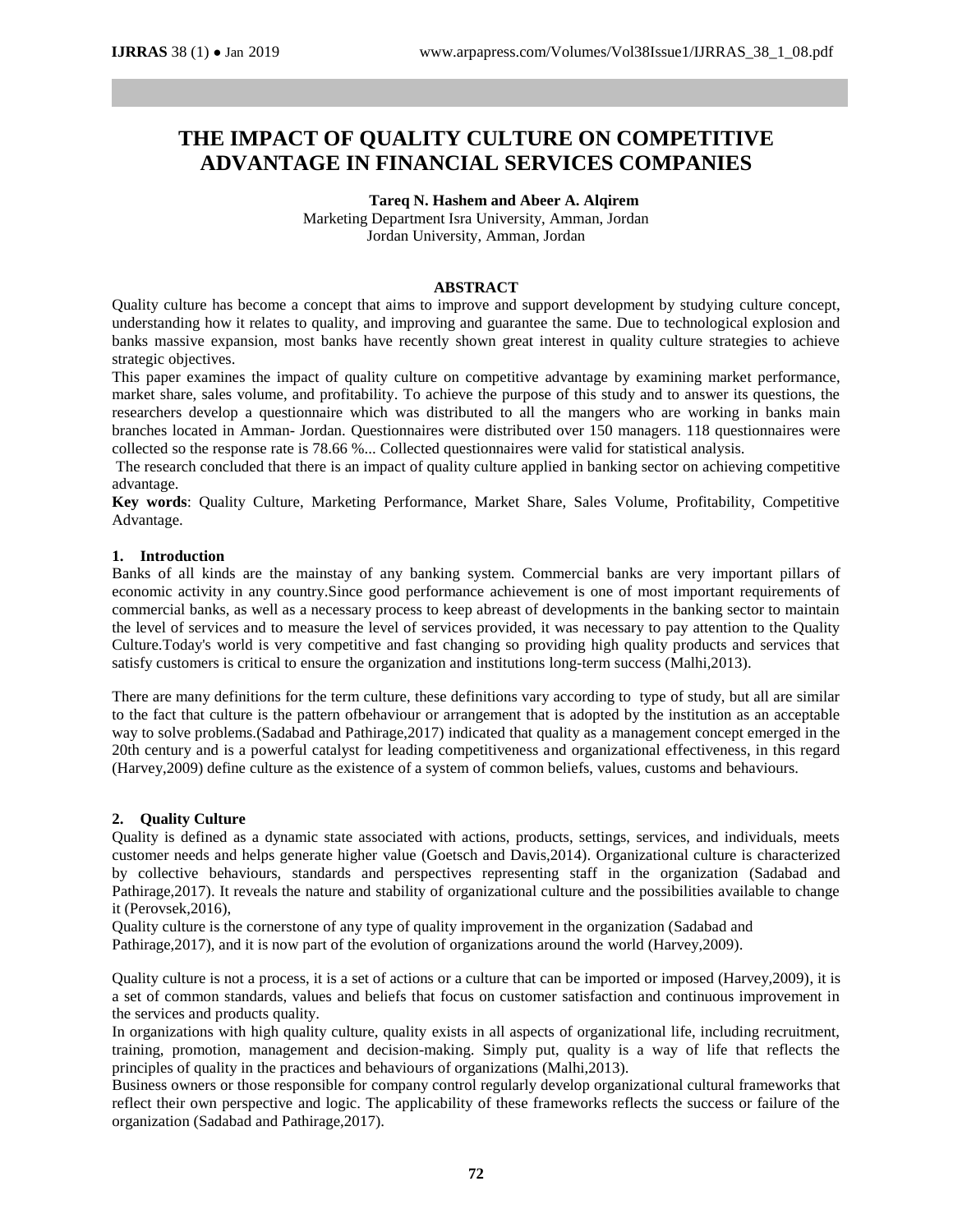# **3. Marketing Performance**

Marketing performance can be better understood by measuring the effectiveness of existing marketing channels by offering products or services that suit the consumer by analysing the price differences between different marketing activities, and by examining the level of market integration, and in order to increase market performance, a better understanding of how the market operates must be achieved. Market performance refers to the impact of conduct and structure, and can be measured by several variables such as production costs, prices and costs (Kariuki, 2011). (Gituma, 2017) assured that the brand and knowledge management significantly affects the marketing performance, while(Kariuki, 2011) pointed out that the performance of the market refers to the economic results, which include productivity, efficiency and profitability.

# **4. Market Share**

It is widely recognized that a key factor in business profitability is market share, companies that have achieved a large share of markets are more profitable than their smaller competitors, that companies with large market shares have more cumulative sales than their smaller competitors, that market share refers to quality (Ban and Linial, 2011).The best approach to increasing market share is to combine detailed knowledge of the market with the theory of market analysis in place (Wallin, 2007).

(Gituma, 2017) stressed that organizations that implement effective marketing strategies can increase their sales and market share and achieve competitive advantage. In order to penetrate the market and obtain a high market share, prices must be reduced to the lowest possible level and new customers can be obtained in the shortest possible time, that when your aim is to make profit you must increase sales and market share (Lehtinen, 2017).

# **5. Sales Volume**

Sales volume is used to measure the quantity of a product that is sold at a given time, this term is used for products but can be used for service companies as well (Abiodun, 2011),so the company must follow new ways to increase sales and stimulate the purchase process, which increases the volume of sales. In the company there are many factors that affect the sales volume, some are internal like price, place, product quality and promotion, and external factors like economical, technological and competition (Berhe, 2010).

Over the past eight years sales volumes have fluctuated, maybe in raw materials shortages or lack of customer demand (Berhe, 2010), that consumers' tastes are increasingly different, so the quality of the product or service must be maintained against the high cost of basic materials.

# **6. Profitability**

One of the main objectives of the banks is to achieve significant profits and reduce costs (Alharthi, 2016).Profitability is defined as an income obtained in a business and calculated by subtracting the expense from the proceeds (Aliet,2012), and (Mungal,2014) defined it as the difference between total earned income and total expenses paid.

The changing market factors and changing political climate have a significant impact on the banking sector (Ommeren,2011), that stability of banks has positive and important links to profitability, and by increasing efficiency and profitability in the banking sector, managers can avoid negative variables in general (Alharthi, 2016).

# **7. Competitive Advantage**

Competitive advantage is an advantage gained by offering higher value to customers either by reducing prices or by providing additional benefits and services that justify similar prices or perhaps higher, it means on the edge of competition(Mäntymaa,2013)'(Barone and DeCarlo,2003).One of the most important roles of strategic management is to create a competitive advantage within their environment. The competitive advantage is gained by establishing a relationship with customers that is based on innovation, quality, dialogue and learning (Mäntymaa,2013). Competence is to provide a privileged position in the market and provide a competitive advantage to achieve or maintain the success of the product or service provided (Barone and DeCarlo,2003).

# **8. The Study Hypotheses**

H1: There is no impact of quality culture applied in banking sector on achieving competitive advantage.

H2: There is a statistical difference in the impact of quality culture applied in banking sector on achieving competitive advantage due to the educational level of the managers.

H3: There is a statistical difference in the impact of quality culture applied in banking sector on achieving competitive advantage due to the managers' age.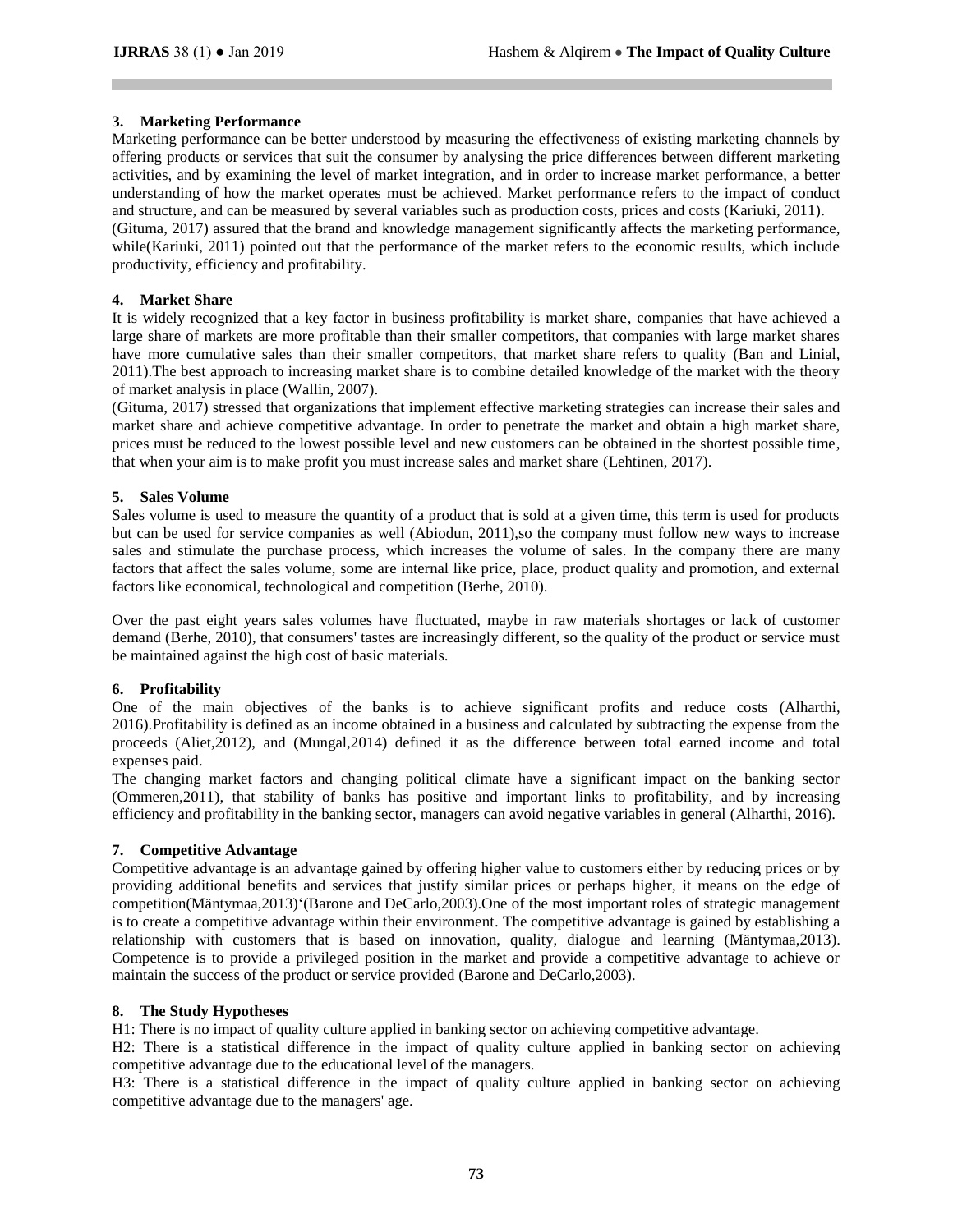H4: There is a statistical difference in the impact of quality culture applied in banking sector on achieving competitive advantage due to the managers' experience.

#### **9. Methodology**

The current study is considered a quantitative study. That is because the researchers processed quantitative and numerical data to reach results.

#### **10. Data Collection Methods**

- 1 Primary source: the study questionnaire that was designed and distributed to sample subjects.
- 2 Secondary sources: books, references, previous studies on that handle study topic.

#### **11. The Study's Population**

In the present study, the population consists of all the mangers working in the main branches of the banks located in Amman- Jordan. The sample is selected from the study's population.

#### **12. The Study's Sample**

In the present study, the researches selected a convenience (non-random) sample. The questionnaire forms were distributed to 150 managers. However, 118 questionnaire forms were retrieved. All the retrieved questionnaire forms were valid for statistical analysis. Thus, the response rate is 78.66 %.

#### **13. The Instrument's Reliability and Face Validity**

The instrument's face validity is assessed through passing the questionnaire to panel of experts. Those experts are professors teaching at Jordanian universities. Those experts were asked to make modifications and provide their comments. In the light of the experts' comments and suggestions, several changes were made on the study's instrument.

The value of Cronbach's alpha coefficient of the instrument was calculated. It is found that alpha was 0.929 which is greater than 0.60. Thus, the instrument is reliable, and its internal consistency is high (Sekaran, 2003).

#### **14. The study's findings**

#### • **Demographic characteristics of the respondents**

| Category           | Frequency         | Percentage% |  |  |  |  |  |  |
|--------------------|-------------------|-------------|--|--|--|--|--|--|
| Gender             |                   |             |  |  |  |  |  |  |
| Male               | 80                | 67.8        |  |  |  |  |  |  |
| Female             | 38                | 32.2        |  |  |  |  |  |  |
| Total              | 118               | 100.0       |  |  |  |  |  |  |
|                    | Age               |             |  |  |  |  |  |  |
| Less than 25 years | 9                 | 7.6         |  |  |  |  |  |  |
| $25 - 35$ years    | 49                | 41.5        |  |  |  |  |  |  |
| 36-45 years        | 32                | 27.1        |  |  |  |  |  |  |
| Above 45 years     | 28                | 23.7        |  |  |  |  |  |  |
| Total              | 118               | 100.0       |  |  |  |  |  |  |
|                    | <b>Education</b>  |             |  |  |  |  |  |  |
| Diploma or less    | 15                | 12.7        |  |  |  |  |  |  |
| Bachelor           | 82                | 69.5        |  |  |  |  |  |  |
| Master             | 18                | 15.3        |  |  |  |  |  |  |
| <b>PHD</b>         | 3                 | 2.5         |  |  |  |  |  |  |
| Total              | 118               | 100.0       |  |  |  |  |  |  |
|                    | <b>Experience</b> |             |  |  |  |  |  |  |
| Less than 5 years  | 27                | 22.9        |  |  |  |  |  |  |
| 5-10 years         | 31                | 26.3        |  |  |  |  |  |  |
| 11-15 years        | 30                | 25.4        |  |  |  |  |  |  |
| Above 15 years     | 30                | 25.4        |  |  |  |  |  |  |
| Total              | 118               | 100.0       |  |  |  |  |  |  |

# **Table (1): Sample distribution according to demographic variables**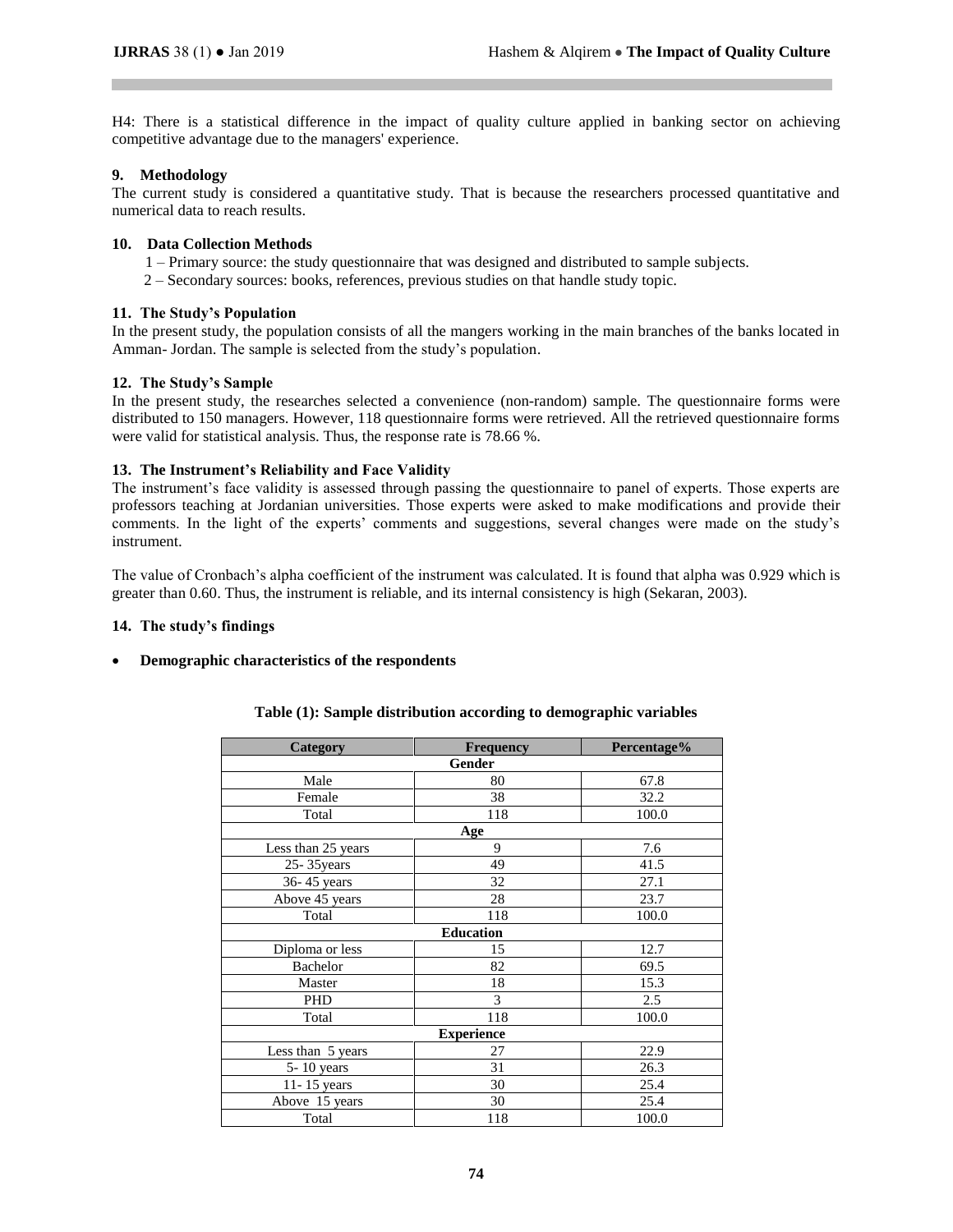Through this part, the researchers provide information about the demographic characteristics of the study's sample. It is found that 67.8 % of respondents are males, whereas 32.2 % of the respondents are females. That means that most of the managers in the target sector are males. Also, it is found that 41.5 % of the respondents' age is within the range (25-35) years old. 27.1 % of the respondents are within the range of (36-45) years old. These percentages indicate that most of the managers in banking sector are young. Whereas, 22.9 % of the study's respondents have experience less than 5 years, 26.3 % of the respondents have experience between (5-10) years. In addition, 50.8 % of the respondents have experience more than 10 years. As well as, 12.7 % of the respondents hold a diploma degree, whereas 69.5 % of the respondents hold a bachelor's degree. In addition, 17.8 % of the respondents hold a master's degree or higher degrees.

#### **15. Results**

The researchers presented below the means and standard deviations which were calculated for identifying the respondents' attitudes:

#### - **Quality Culture**

|                                                                                                                                                                                                                                                | $\mathbf N$ | Min. | <b>Max</b> | <b>Mean</b> | <b>Sd. Deviation</b> |
|------------------------------------------------------------------------------------------------------------------------------------------------------------------------------------------------------------------------------------------------|-------------|------|------------|-------------|----------------------|
| There is an interest in satisfying the needs and desires<br>of the bank's customers                                                                                                                                                            | 118         | 2.00 | 5.00       | 4.5339      | .62268               |
| Customer satisfaction is measured periodically                                                                                                                                                                                                 | 118         | 2.00 | 5.00       | 4.3983      | .75266               |
| Staff are trained in the art of dealing with customers                                                                                                                                                                                         | 118         | 1.00 | 5.00       | 4.3729      | .84526               |
| Employees are authorized to provide the best quality<br>banking services within the Bank's instructions                                                                                                                                        | 118         | 2.00 | 5.00       | 4.4492      | .64844               |
| . Employees are encouraged to provide their<br>management suggestions about quality of service<br>without fear of any negative The facts about the<br>service provided by the Bank are collected through<br>sophisticated systems consequences | 118         | 1.00 | 5.00       | 4.1102      | .97651               |
| The spirit of cooperation between management and<br>staff is encouraged to enhance the quality of service<br>provided by the Bank                                                                                                              | 118         | 1.00 | 5.00       | 4.0678      | .83440               |
| The spirit of cooperation between management and<br>staff is encouraged to enhance the quality of service<br>provided by the Bank                                                                                                              | 118         | 1.00 | 5.00       | 4.1186      | .97112               |
| There is fairness and equality in dealing with Bank<br>employees without discrimination                                                                                                                                                        | 118         | 1.00 | 5.00       | 3.7627      | 1.04332              |
| The Bank's management focuses on developing<br>special mechanisms to avoid errors in providing<br>service to customers                                                                                                                         | 118         | 2.00 | 5.00       | 4.3051      | .72216               |
| The Bank's management shall establish special<br>policies and procedures to deal with any negative<br>aspects of the provision of banking services                                                                                             | 118         | 1.00 | 5.00       | 4.2881      | .76350               |
| The Bank's incentive system takes into account the<br>employee's commitment to specific quality objectives                                                                                                                                     | 118         | 1.00 | 5.00       | 4.0593      | .84015               |
| There is interest in strengthening the culture of<br>service in the bank                                                                                                                                                                       | 118         | 2.00 | 5.00       | 4.2373      | .57998               |
| There is effective control over the provision of<br>banking services                                                                                                                                                                           | 118         | 3.00 | 5.00       | 4.4322      | .61988               |
| <b>Ouality culture</b>                                                                                                                                                                                                                         | 118         | 2.77 | 5.00       | 4.2412      | .54633               |

#### **Table (2): The Means and Standard Deviations of the Statements related to Quality Culture**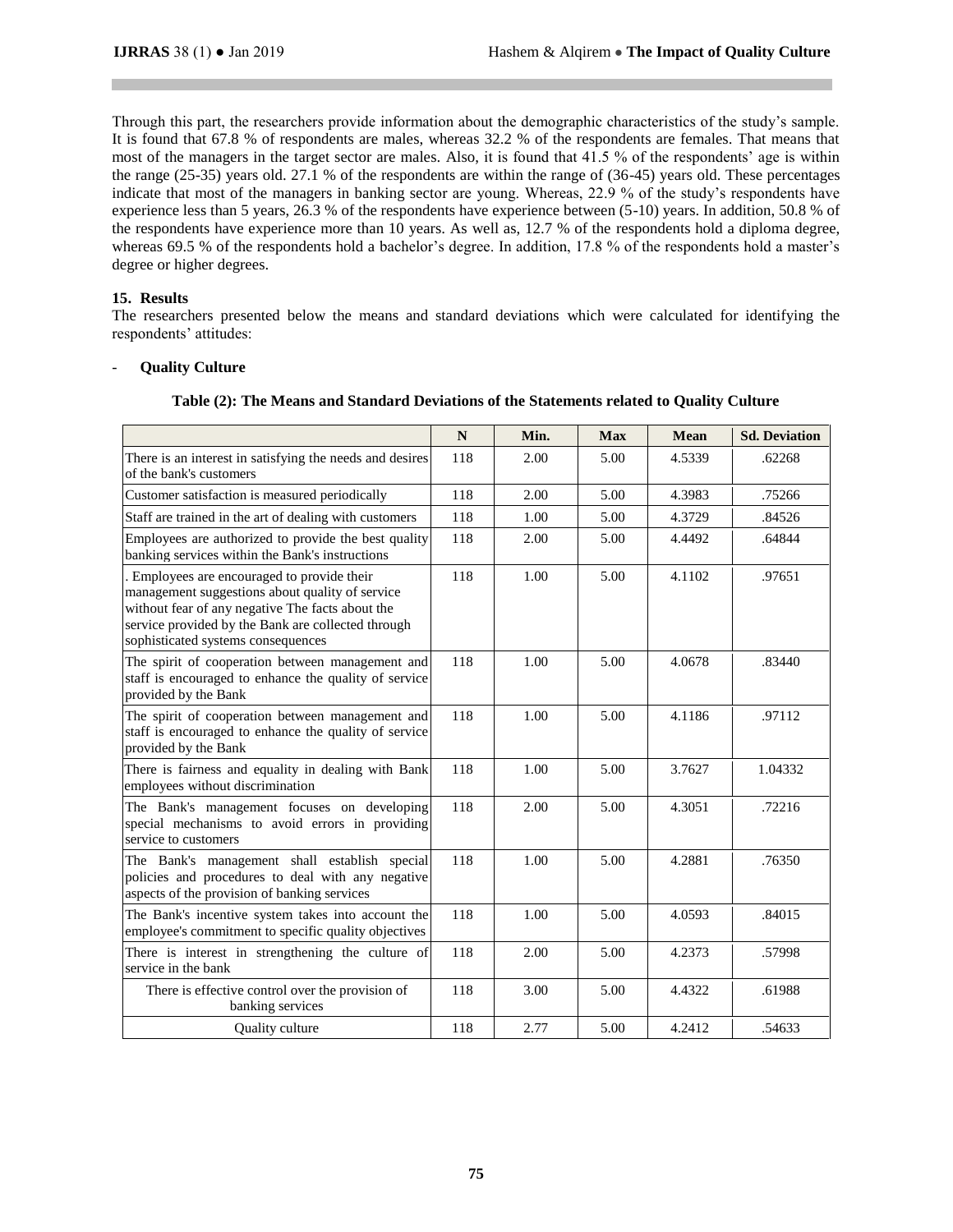Based on table (2), it can be noticed that the mean of statement (1) is 4.5339. This mean is considered the highest mean. It can be also noticed that the mean of statement (8) (3.7627) is considered the lowest mean. The overall mean indicates that respondents have a highly positive attitudes toward applying quality culture in banking sector.

#### - **Competitive Advantage**

| Table (3): The Means and Standard Deviations of the Statements related to Competitive Advantage |  |  |
|-------------------------------------------------------------------------------------------------|--|--|

|                                                                                                               |          |            |            |             | Sd.              |
|---------------------------------------------------------------------------------------------------------------|----------|------------|------------|-------------|------------------|
|                                                                                                               | N        | <b>Min</b> | <b>Max</b> | <b>Mean</b> | <b>Deviation</b> |
| The Bank's management focuses<br>research operations in order to develop its<br>services at less cost         | on $118$ | 2.00       | 5.00       | 4.1695      | .90870           |
| The Bank has a clear policy of improving $ 118\rangle$<br>quality of offered banking service                  |          | 2.00       | 5.00       | 4.3220      | .76103           |
| The Bank's management responds to $in 118$<br>customer needs and desires fluctuations.                        |          | 1.00       | 5.00       | 4.1610      | .78414           |
| The development of bank's products is $ 118\rangle$<br>conducted according to change in the<br>banking market |          | 1.00       | 5.00       | 4.2881      | .83821           |
| There is an interest in reducing time lost 118<br>in providing service process to customers                   |          | 1.00       | 5.00       | 4.2627      | .94668           |
| Bank's<br>branches<br>distributed<br>are<br>different densely populated areas to serve<br>its customers       | $in$ 118 | 2.00       | 5.00       | 4.4322      | .70987           |
| The Bank has significant market share in $ 118\rangle$<br>Jordanian market                                    |          | 2.00       | 5.00       | 4.4915      | .71307           |
| The Bank achieves high annual profits                                                                         | 118      | 2.00       | 5.00       | 4.2712      | .72396           |
| The Bank is focuseing on enhancing its $ 118\rangle$<br>competitiveness against competing banks               |          | 2.00       | 5.00       | 4.5000      | .68874           |
| There is an increase in the size of the $ 118\rangle$<br>Bank's deposits                                      |          | 2.00       | 5.00       | 4.3051      | .71022           |
| There is an increase in the volume of 118<br>facilities granted by the Bank                                   |          | 1.00       | 5.00       | 4.2458      | .78377           |
| The Bank has a brand that enjoys high 118<br>customer credibility.                                            |          | 3.00       | 5.00       | 4.6441      | .56274           |
| <b>Competitive Advantage</b>                                                                                  | 118      | 2.83       | 5.00       | 4.3411      | .49258           |

Based on table (3), it can be noticed that the mean of statement (25) is 4.6441. This mean is considered the highest mean. It can be also noticed that the mean of statement (16) (4.1610) is considered the lowest mean. The overall mean indicates that respondents have a highly positive attitudes toward the current competitive advantage for their banks.

# **16. Hypothesis Testing**

**H1 : There is no impact of quality culture applied in banking sector on achieving competitive advantage.**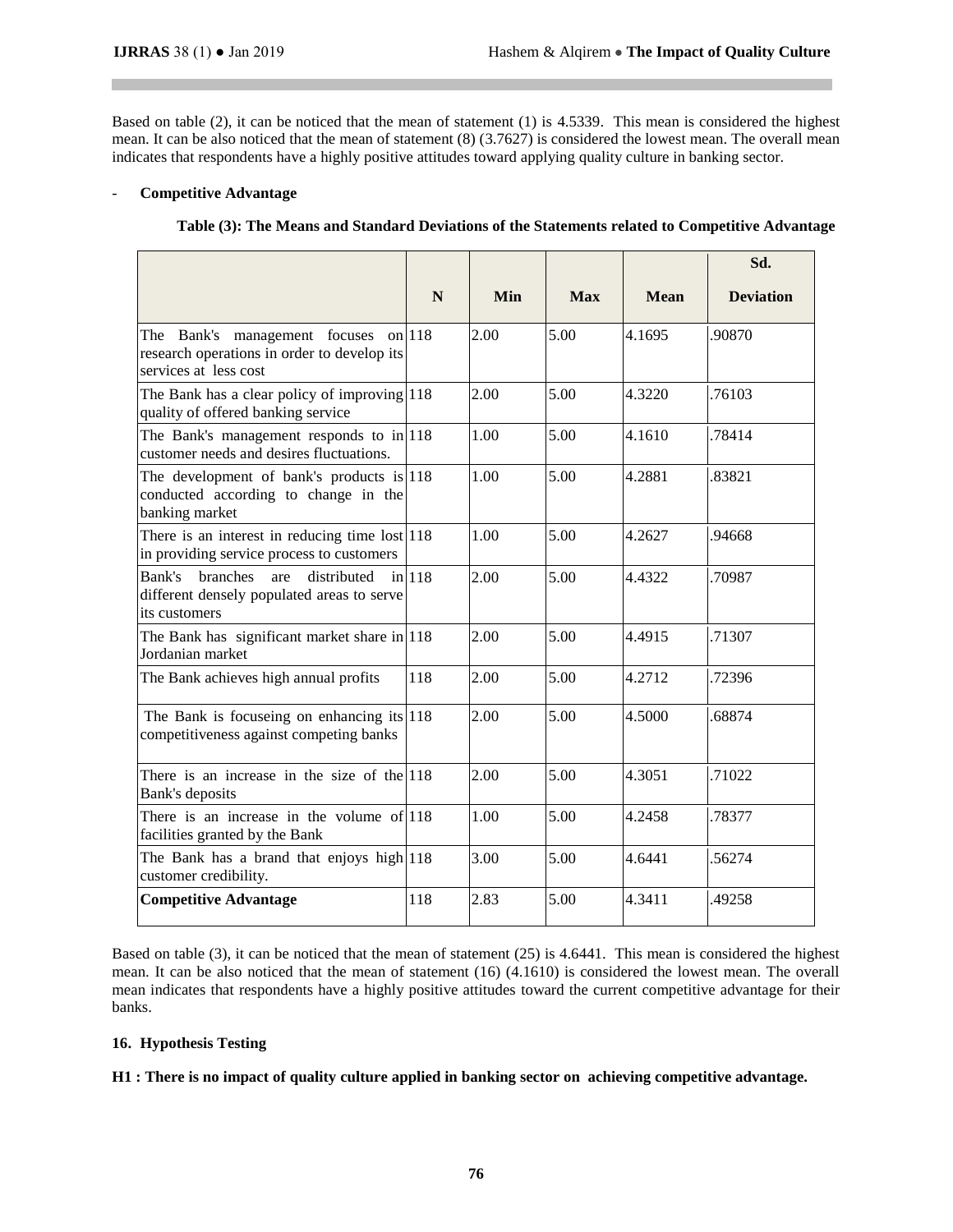| <b>Model Summary</b> |                 |                |       |                                    |  |              |  |        |  |                            |
|----------------------|-----------------|----------------|-------|------------------------------------|--|--------------|--|--------|--|----------------------------|
|                      |                 |                |       |                                    |  | Adjusted R   |  |        |  |                            |
| Model                | R               |                |       | R Square                           |  | Square       |  |        |  | Std. Error of the Estimate |
|                      | .673            |                |       | .453                               |  | .448         |  | .36601 |  |                            |
|                      |                 |                |       | <b>ANOVA</b> <sup>b</sup>          |  |              |  |        |  |                            |
|                      | Model           | Sum of Squares |       | df                                 |  | Mean Square  |  | F      |  | Sig.                       |
| 1                    | Regression      | 12.849         |       | 1                                  |  | 12.849       |  | 95.913 |  | .000                       |
|                      | Residual        | 15.540         |       | 116                                |  | .134         |  |        |  |                            |
|                      | Total           | 28.389         |       | 117                                |  |              |  |        |  |                            |
|                      |                 |                |       | <b>Coefficients<sup>a</sup></b>    |  |              |  |        |  |                            |
|                      |                 |                |       |                                    |  | Standardized |  |        |  |                            |
|                      |                 |                |       | <b>Unstandardized Coefficients</b> |  | Coefficients |  |        |  |                            |
|                      | Model           |                | B     | Std. Error                         |  | Beta         |  | t      |  | Sig.                       |
| 1                    | (Constant)      |                | 1.769 | .265                               |  |              |  | 6.678  |  | .000                       |
|                      | quality_culture |                | .607  | .062                               |  | .673         |  | 9.793  |  | .000                       |

# **Table (4): H1 testing**

The simple regression analysis is conducted to test above hypothesis. It is found that the value of R is (0.673). The latter value indicates that there is a strong correlation between quality culture applied in banking sector and achieving competitive advantage.

It is found that the value of R Square is (0.453). That means that 45.3 % of the change in the dependent variable can be attributed to the independent variable (quality culture). Also it is found that the t-value is 21.145, this value is significant at the statistical significance level of 0.05 , that means , there is an impact for quality culture applied in banking sector on achieving competitive advantage.

**H2 : There is a statistical difference in the impact of quality culture applied in banking sector on achieving competitive advantage due to the educational level of the managers .**

| <b>Source</b>                                      | <b>Type III Sum of</b><br><b>Squares</b> | df  | <b>Mean Square</b> | $\mathbf{F}$ | Sig. |
|----------------------------------------------------|------------------------------------------|-----|--------------------|--------------|------|
| Corrected Model                                    | $19.270^a$                               | 42  | .459               | 3.774        | .000 |
| Intercept                                          | 639.537                                  |     | 639.537            | 5260.150     | .000 |
| quality_culture                                    | 13.417                                   | 23  | .583               | 4.798        | .000 |
| edlevel                                            | .052                                     | 3   | .017               | .143         | .934 |
| quality culture * edlevel                          | 1.803                                    | 16  | .113               | .927         | .543 |
| Error                                              | 9.119                                    | 75  | .122               |              |      |
| Total                                              | 2252.118                                 | 118 |                    |              |      |
| <b>Corrected Total</b>                             | 28.389                                   | 117 |                    |              |      |
| $ a. R$ Squared = .679 (Adjusted R Squared = .499) |                                          |     |                    |              |      |

**Table (5): H2 testing**

2 Way ANOVA is used to test above hypothesis, it is found that F value= 0.927 is not significant at the statistical significance level of 0.05 , that means there is no statistical difference in the impact of quality culture applied in banking sector on achieving competitive advantage due to the educational level of the managers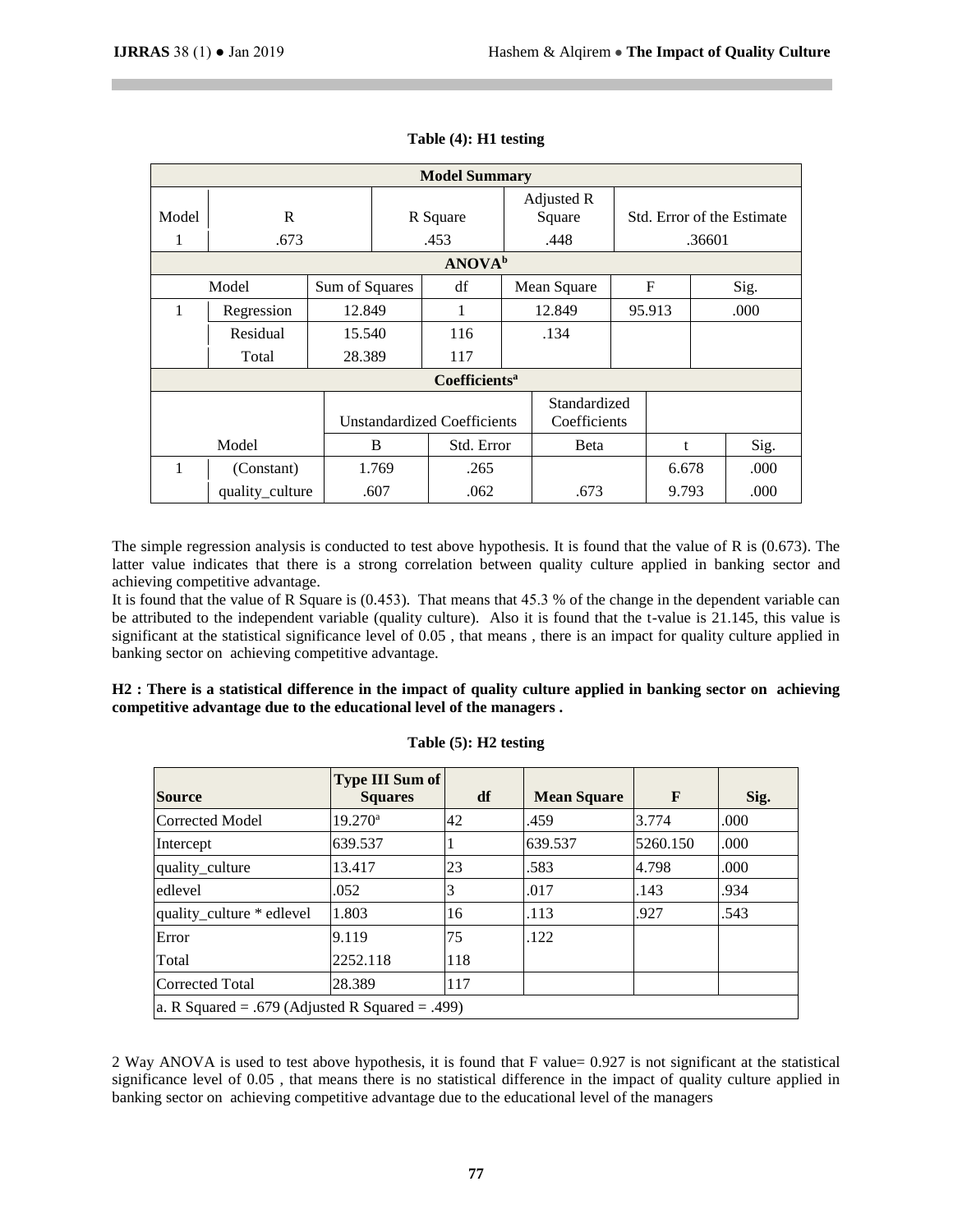**H3 : There is a statistical difference in the impact of quality culture applied in banking sector on achieving competitive advantage due to the managers' age .**

| <b>Source</b>                                   | <b>Type III Sum of</b><br><b>Squares</b> | df  | <b>Mean Square</b> | F        | Sig. |  |  |
|-------------------------------------------------|------------------------------------------|-----|--------------------|----------|------|--|--|
| Corrected Model                                 | 21.107 <sup>a</sup>                      | 57  | .370               | 3.051    | .000 |  |  |
| Intercept                                       | 1025.286                                 |     | 1025.286           | 8447.765 | .000 |  |  |
| quality culture                                 | 13.744                                   | 23  | .598               | 4.924    | .000 |  |  |
| age                                             | .033                                     |     | .011               | .091     | .965 |  |  |
| quality_culture * age                           | 3.555                                    | 31  | .115               | .945     | .558 |  |  |
| Error                                           | 7.282                                    | 60  | .121               |          |      |  |  |
| Total                                           | 2252.118                                 | 118 |                    |          |      |  |  |
| <b>Corrected Total</b>                          | 28.389                                   | 117 |                    |          |      |  |  |
| a. R Squared = .743 (Adjusted R Squared = .500) |                                          |     |                    |          |      |  |  |

# **Table (6): H3 testing**

2 Way ANOVA is used to test above hypothesis, it is found that F value= 0.945 is not significant at the statistical significance level of 0.05 , that means there is no statistical difference in the impact of quality culture applied in banking sector on achieving competitive advantage due to the managers' age.

**H4 : There is a statistical difference in the impact of quality culture applied in banking sector on achieving competitive advantage due to the managers' experience .**

| <b>Source</b>                                   | <b>Type III Sum of</b><br><b>Squares</b> | df  | <b>Mean Square</b> | F         | Sig. |  |  |
|-------------------------------------------------|------------------------------------------|-----|--------------------|-----------|------|--|--|
| Corrected Model                                 | $21.772^a$                               | 57  | .382               | 3.464     | .000 |  |  |
| Intercept                                       | 1354.917                                 |     | 1354.917           | 12286.398 | .000 |  |  |
| quality_culture                                 | 13.840                                   | 23  | .602               | 5.457     | .000 |  |  |
| exper                                           | .419                                     | 3   | .140               | 1.267     | .294 |  |  |
| quality_culture * exper                         | 3.657                                    | 31  | .118               | 1.070     | .402 |  |  |
| Error                                           | 6.617                                    | 60  | .110               |           |      |  |  |
| Total                                           | 2252.118                                 | 118 |                    |           |      |  |  |
| Corrected Total                                 | 28.389                                   | 117 |                    |           |      |  |  |
| a. R Squared = .767 (Adjusted R Squared = .546) |                                          |     |                    |           |      |  |  |

#### **Table (7): H3 testing**

2 Way ANOVA is used to test above hypothesis, it is found that F value= 1.07 is not significant at the statistical significance level of 0.05 , that means there is no statistical difference in the impact of quality culture applied in banking sector on achieving competitive advantage due to the managers' experience.

# **17. Conclusion**

The changes in the global economy have had a major impact on banks as the mainstay of any economy, so the banks themselves have faced strong competition to prove their existence through their performance and the services they provide to meet the requirements of the present era. Therefore, the subject of quality culture is one of the important topics that attracted the attention of researchers in the banking sector, and in order to achieve the application of quality culture, attention must be given to elements such as training and education, teamwork, quality planning and strategies, customer management.